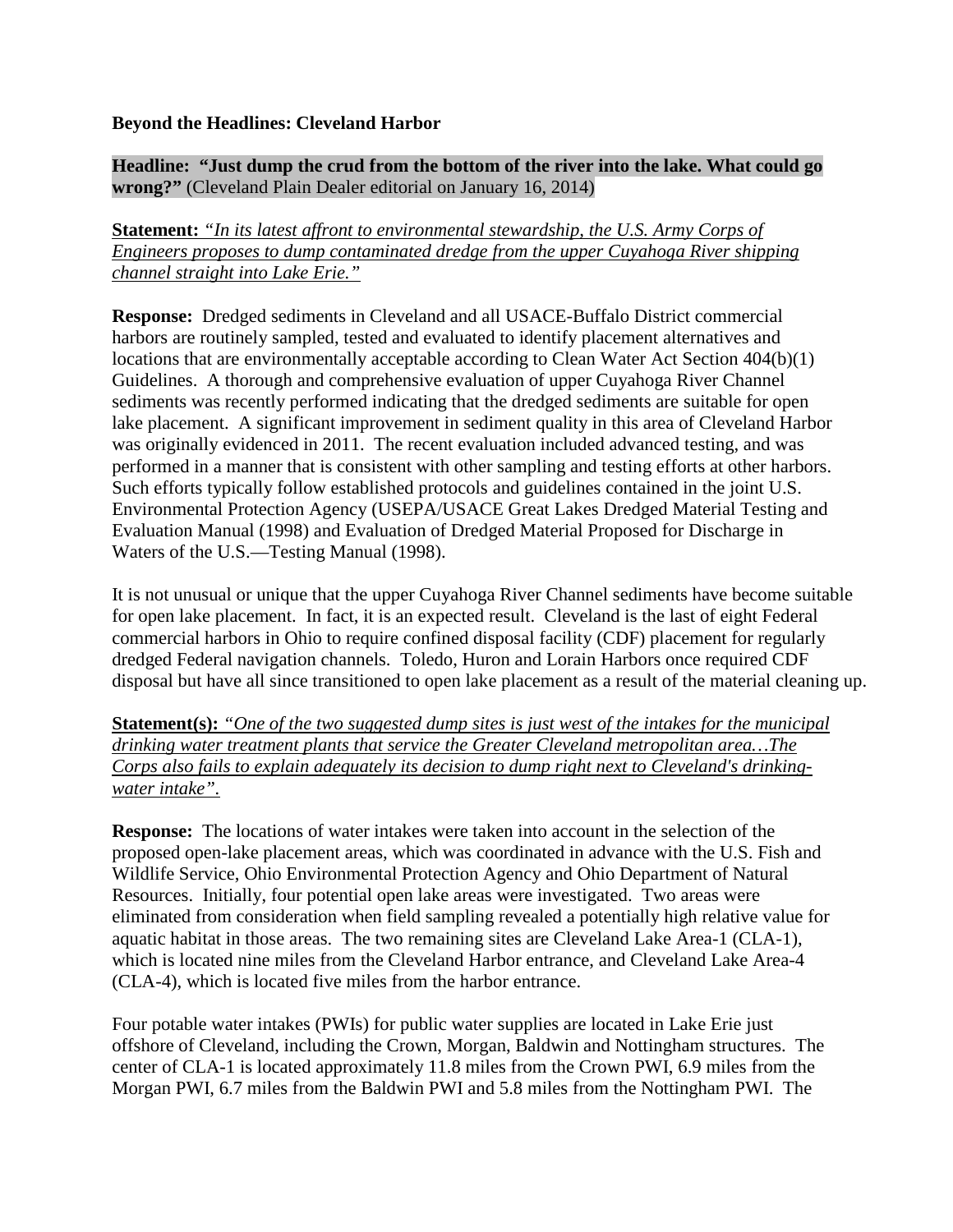center of CLA-4 is located approximately 3.8 miles from the Crown PWI, 3 miles from the Morgan PWI, 3.7 miles from the Baldwin PWI and 11.5 miles from the Nottingham PWI.

Extensive sampling, analysis and modeling efforts were undertaken to determine whether the placement of dredged material at either CLA-1 or CLA-4 would have the potential to adversely affect the quality of public water supply sources. These efforts indicate that no meaningful contribution of suspended solids, dissolved constituents or contaminants from dredged material placement operations at CLA-1 and CLA-4 would be expected at any PWI, and there is no potential to compromise water quality standards.

**Statement:** "*The proposal, developed using suspect methodology without adequate consultation or collaboration with the Cleveland-Cuyahoga County Port Authority or with environmental officials, who appear dumbfounded by the idea, and without regard to more reasonable dredge proposals the port is considering, should be dumped".*

**Response:** USACE utilized sampling, testing and evaluation protocols as prescribed in the joint USEPA/USACE Great Lakes Dredged Material Testing and Evaluation Manual (1998) and Evaluation of Dredged Material Proposed for Discharge in Waters of the U.S.—Testing Manual (1998). This methodology is based on requirements pursuant to Section 404 of the Clean Water Act.

USACE initially communicated the potential for open lake placement of this dredged material with appropriate environmental resources and regulatory agencies, as well as the Port Authority, several years ago (see timetable below). The sampling and analysis plan, data from which form the basis of the recent dredged material evaluation of the upper Cuyahoga River Channel sediments, was directly coordinated with OEPA, ODNR and the Port Authority in early 2012. The extensive USACE collaboration regarding dredged sediment management and the potential for open lake placement is detailed below:

- February 2010 January 2013: USACE regularly presented current plans and management options at monthly Port Authority Dredged Sediment Task Force meetings.
- March 17, 2011: Plain Dealer article reports on USACE/Port Authority discussions and issues with option for open lake placement and the planned sampling in 2012.
- March 2012: The USACE's sediment sampling/analysis plan was provided to OEPA, ODNR, and the Port Authority for review.
- May 2, 2012: USACE provided a specific update of sampling/open lake placement status during the Dredged Material Management Task Force meeting.
- August 2013: Draft sediment evaluation was provided to OEPA for their review in advance of the application for Section 401 Water Quality Certification.
- August 2013: National Environmental Policy Act (NEPA) open lake placement scoping document released.
- September 2013: USACE presentation on open lake suitability at River Symposium in Cleveland.
- December 2013: USACE released Clean Water Act Section 404(a) public notice for 30-day public review/comment.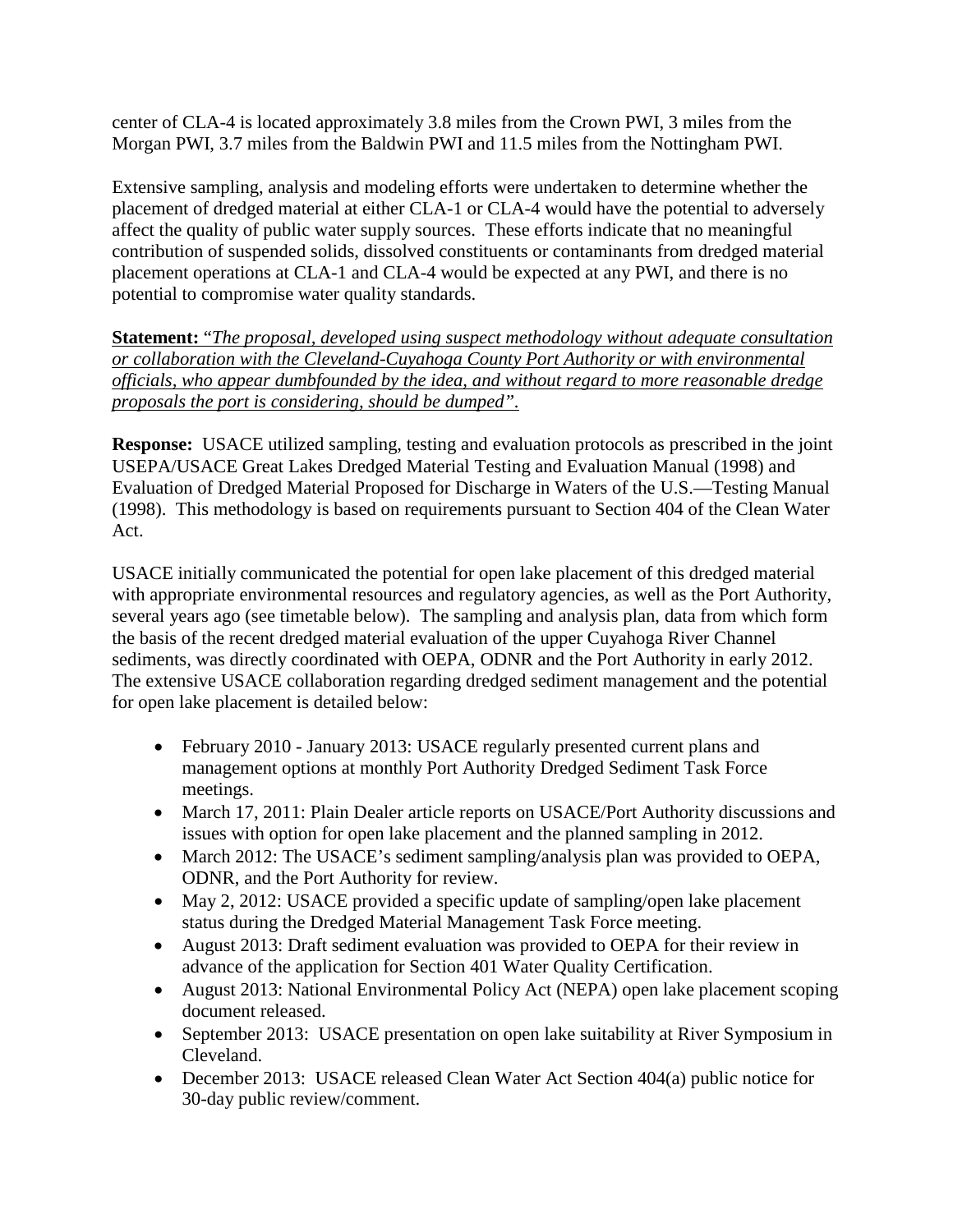- Various meetings with individual stakeholders, including: Dike 14 Nature Preserve, Cleveland Water, and Ohio Environmental Counsel.
- February 2014: Release of Draft Environmental Assessment and Finding of No Significant Impact for 30-day public review/comment.

## **Statement:** "*Peck raised a "major concern" with the methodology, stating that the project proposes to dredge sediment in depths of feet, but the sampling was only conducted to a depth of inches".*

**Response:** Surface grab samples were used to represent the dredged material because the channel sediment is dredged regularly. The upper Cuyahoga River Channel is the most frequently dredged Federal navigation channel on the Great Lakes. Such material is typically homogenous and is not expected to be layered with respect to contamination. The shoal material is new and is predominantly comprised of sediment that has washed down from the upper reach of river. Therefore, there is no reason to believe that the shoal would be layered with respect to contamination such that vertical profiles would provide any additional useful information. This approach to sampling channel material that is regularly dredged is consistent with Federal guidance, and is applied at all other harbors dredged by USACE-Buffalo District.

**Statement:** "*Yet at the same time, the Port Authority is moving ahead with a plan to increase the capacity at its largest confined disposal facility by Burke Lakefront Airport so it can hold more dredged sediments. "It will have up to a million cubic yards of capacity," said Will Friedman who helms the port. "There is no emergency here. No reason to rush to open lake disposal"".*

**Response:** Confined disposal facilities (CDFs), such as those currently in Cleveland Harbor, are engineered structures designed to contain sediment that do not meet Federal guidelines for open lake placement. CDFs are one of the most widely used technologies for managing such sediments, but were never intended to be permanent solutions for the placement of dredged material.

The USACE is required under Section 148 of Public Law 94-587 to utilize management practices to extend the useful life of CDFs such that the need for new disposal areas is kept to a minimum. Filling CDFs with dredged sediment that is suitable for open lake placement is a poor management practice and an unnecessary loss of valuable CDF capacity.

The USACE is continuing to work with the Port Authority and other stakeholders to advance various options at the existing CDFs to accept additional sediments not suitable for open lake placement. The Port Authority's plan to provide CDF capacity is one of several options currently being evaluated by the Federal government to assess feasibility and cost. Though all of the plans are still preliminary, it is anticipated that CDF placement will annually cost taxpayers approximately \$2.5 million more than current dredge costs (this is just for the CDF space alone and would require additional costs for material handling).

A USACE determination that dredged material can be placed in the open lake establishes the "Federal Standard" for the material. That standard is defined in 33 CFR PART 335.7: *"Federal Standard means the dredged material disposal alternative identified by the Corps which represents*